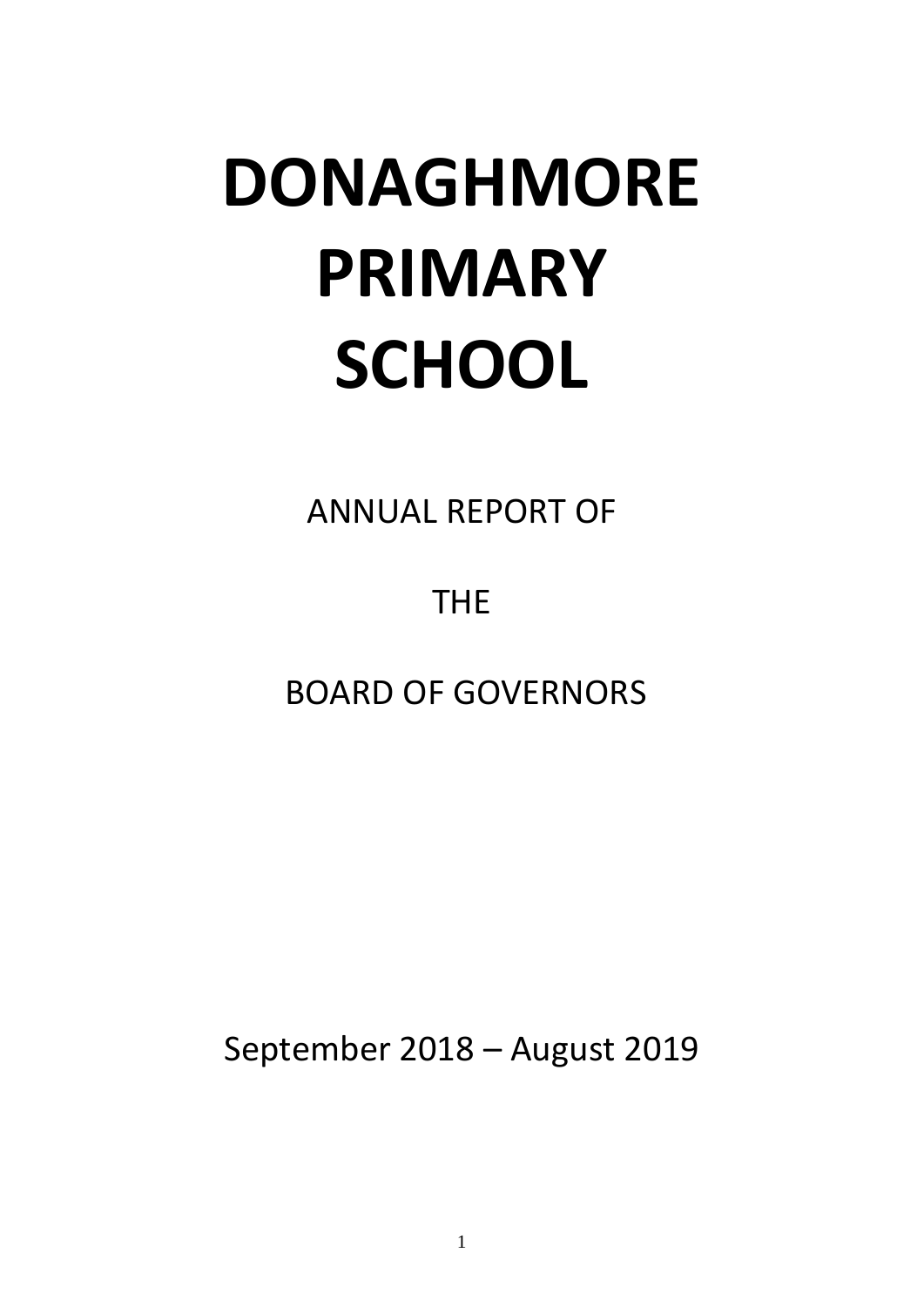## **Annual Report of the**

## **BOARD OF GOVERNORS OF DONAGHMORE PS**

## **ANNUAL REPORT**

## **2018/2019**

## **CONTENTS**

| Chairman's Letter                                         | 3 |
|-----------------------------------------------------------|---|
| Membership of the Board of Governors; Pastoral Care       | 4 |
| Financial Statement; Outturn Statement and School Account | 5 |
| Staffing Complement 2018/2019                             | 6 |
| <b>Special Needs; PTA</b>                                 | 7 |
| Review of the Year including community links              | 8 |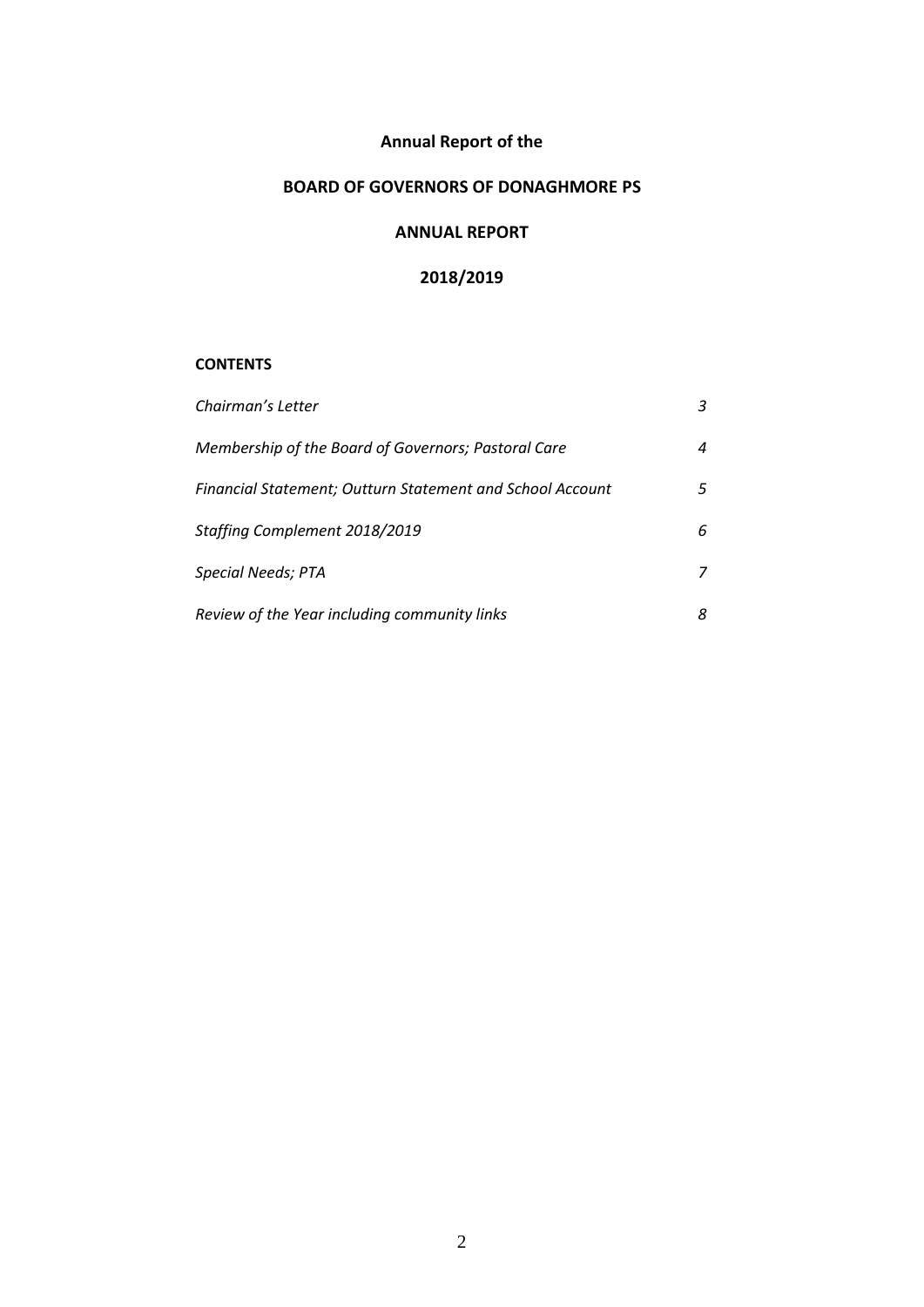## **Donaghmore Primary School 35 Main Street Donaghmore BT70 3EZ**

Principal: Mrs L Watt BEd, Med
Telephone: (028) 8776 1503

6 th November 2019

Dear Parent/Guardian

On behalf of the Board of Governors I am pleased to present this Annual Report.

Although the report is largely a review of the academic year from September 2018 to June 2019, it contains a list of Governors together with a note of their main responsibilities and outlines the school's involvement in many community events.

The Annual Parents' Meeting is now optional and as has been the case for the last few years, we will not be holding one this year. However, if you wish to raise an issue or seek clarification on any matter raised in the report, please forward your request in writing to the Secretary of the Board of Governors, Mrs Watt at the school.

As the report shows, the past year was again a very successful one with the pupils excelling both in school and the wider community. Learning experiences were varied and engaging. I am particularly pleased to note that a strong partnership with St Patrick's Primary School continues to develop and extended wrap-around care is now provided.

The Governors appreciate the work of the Principal Mrs Watt, the teaching and support staff, outside organisations, the PTA for their fundraising efforts and local clergy and church representatives who lead school assemblies.

Governors commit a great deal of time to serve the school. They are extremely interested in the school and their continued support is much valued.

Finally, I would like to thank you for your support of this school over the past year; it is very much appreciated.

Yours sincerely

James I Paisley Chairman, Board of Governors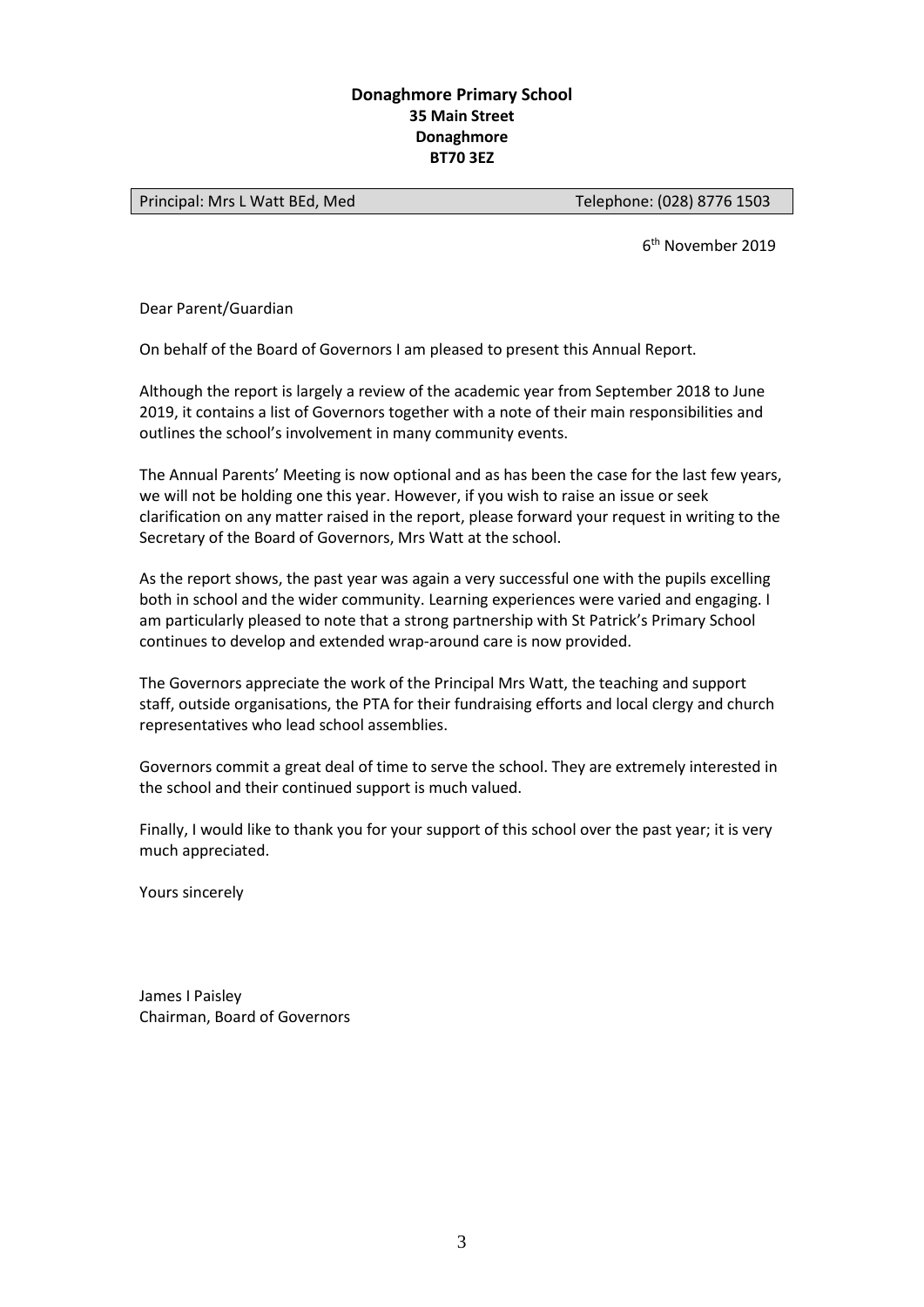## **Membership of the Board of Governors for Donaghmore PS**

#### **2018-2022**

# **Chairman**

Mr I Paisley

## **Board Representatives**

Mrs J Henry Mr I Paisley

## **Transferor Representatives**

Ms E Boyle Mr F Kelly Mrs K Rainey Mrs P Ferguson

## **Parent Representatives**

Mrs A Hayes Mr G Watt

## **Assistant Teachers' Representative**

Mrs J Parks

#### **Governor Responsibilities**  $\frac{1}{2}$

The Governors are ultimately responsible for the overall management of the school. They are required to meet for a minimum of three times each year but in practice meet more often than this.

## **Some of their duties include: -**

- The oversight of the curriculum
- The control of the Budget
- **The provision of information to parents**
- **The selection of staff**
- The maintenance of the premises (*shared with the EA*)
- **The Admissions' Policy**
- **FICE FOSTER FIGURE 1** Fostering links with the local community
- The safety and welfare of the Pupils and Staff

## **The Security of pupils and Staff**

The responsibility we have for providing adequate security arrangements for both pupils and staff in school is one we take very seriously. All visitors to the school are vetted using the Security system. The monitor is in Mrs Watt's classroom and she decides if a person is to be admitted to the premises. If Mrs Watt is absent, Mrs Parks is consulted regarding the admission of visitors. Children are taught not to open the outside door. Individuals entering school for limited periods, for example, to make deliveries, or visitors for a meeting, are not left unsupervised with children.

## **Pastoral Care – Child Protection**

The Governors are profoundly aware of the issue of Child Protection in education. The school has a Child Protection Policy; the designated teacher Mrs Parks has received up-todate training. All the staff, both teaching and non-teaching, are trained in the issues of Child Protection.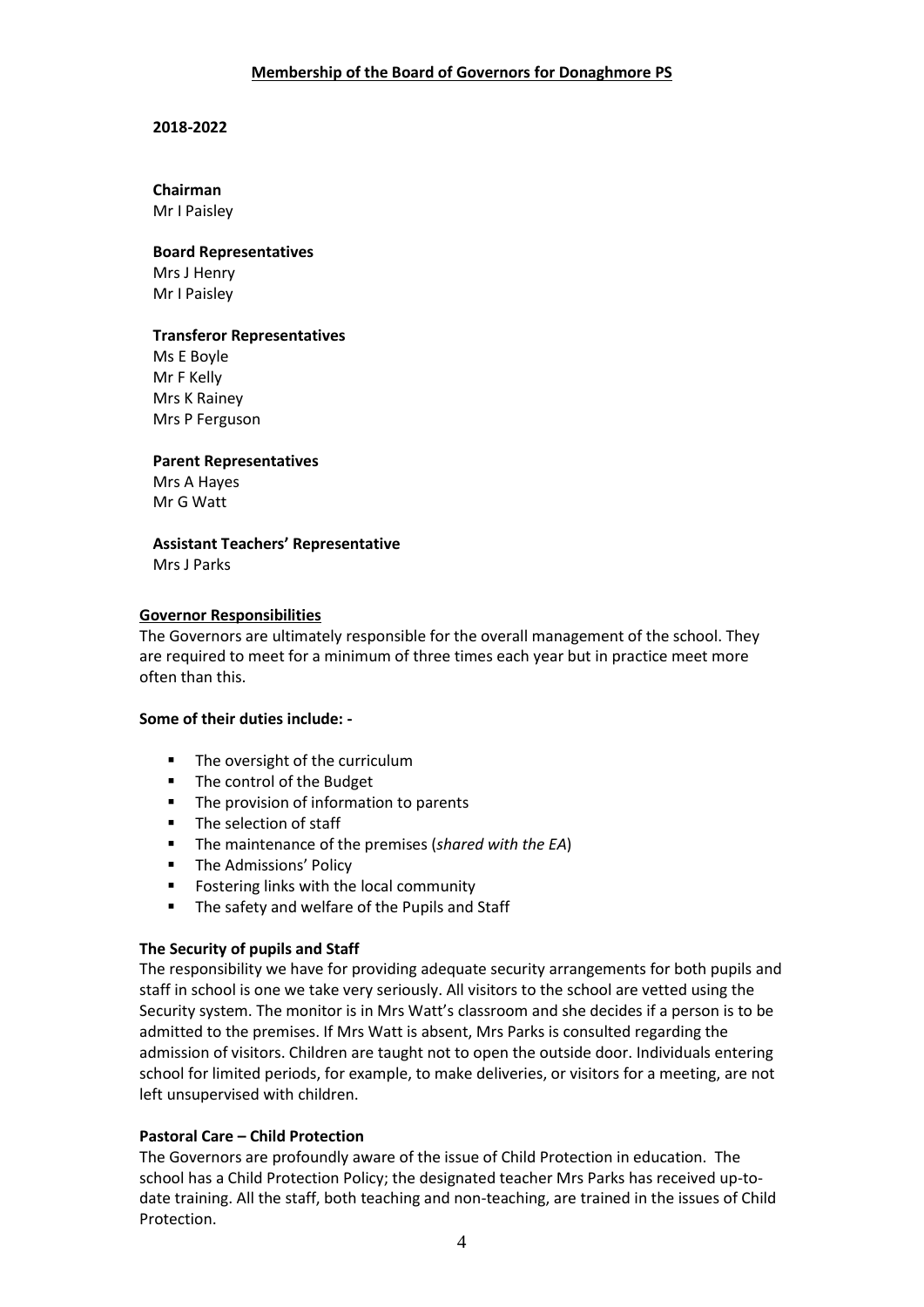## Indicative School Budget Allocations for 2018-19

|                                             | <b>School Name:</b>                                | <b>Donaghmore Primary</b>                              |                                  |                              | <b>Cost Centre Code</b>                 | 20458                       |
|---------------------------------------------|----------------------------------------------------|--------------------------------------------------------|----------------------------------|------------------------------|-----------------------------------------|-----------------------------|
| <b>School Reference Number:</b><br>501-2632 |                                                    |                                                        | <b>Primary FSME</b>              | $\overline{9}$               | <b>Primary FSM Band</b><br>$\mathbf{1}$ |                             |
|                                             | <b>School Type:</b>                                |                                                        | <b>Controlled Primary School</b> | <b>Nursery JSA/IS</b>        | <b>Nursery JSA</b> <sup>(IS)</sup>      | Band                        |
|                                             |                                                    |                                                        |                                  |                              |                                         |                             |
| (A)                                         |                                                    | <b>AGE WEIGHTED PUPIL UNITS</b>                        | <b>AWPU Cash Value</b>           | 1,998.0913                   | (For a weighting of 1.0)                |                             |
|                                             |                                                    |                                                        | <b>Pupil</b><br><b>Numbers</b>   | Weightings                   | <b>AWPU</b><br><b>Totals</b>            | <b>Funds Allocated</b><br>£ |
|                                             | Nursery Class Part-time<br>Nursery Class Full-time |                                                        |                                  |                              |                                         |                             |
|                                             | Reception<br>Year <sub>1</sub>                     |                                                        | 13                               | 1.08                         | 14.04                                   | 28,053                      |
|                                             | Year <sub>2</sub>                                  |                                                        | 9                                | 1.08                         | 9.72                                    | 19,421                      |
|                                             | Year <sub>3</sub>                                  |                                                        | 3                                | 1.08                         | 3.24                                    | 6,474                       |
|                                             | Year <sub>4</sub>                                  |                                                        | 12                               | 1.08                         | 12.96                                   | 25.895                      |
|                                             | Year <sub>5</sub>                                  |                                                        | 14                               | 1.08                         | 15.12                                   | 30,211                      |
|                                             | Year <sub>6</sub>                                  |                                                        | $\overline{7}$                   | 1.08                         | 7.56                                    | 15,106                      |
|                                             | Year 7                                             |                                                        | 7                                | 1.08                         | 7.56                                    | 15,106                      |
|                                             | <b>Special Unit</b>                                |                                                        |                                  |                              |                                         |                             |
|                                             |                                                    | <b>Total Pupil AWPU Funding</b>                        |                                  |                              |                                         | 140,266                     |
|                                             |                                                    |                                                        |                                  |                              |                                         |                             |
|                                             |                                                    |                                                        | Number of                        |                              |                                         |                             |
| (B)                                         | <b>OTHER FUNDING</b>                               |                                                        | Units                            | <b>Funding</b><br>per Unit £ |                                         | <b>Funds Allocated</b><br>£ |
|                                             | Premises                                           | By Area                                                | 463.00                           | 8.62                         |                                         | 3,989                       |
|                                             |                                                    | <b>Pupil Related</b>                                   | 65.00                            | 83.89                        |                                         | 5,453                       |
|                                             |                                                    |                                                        |                                  |                              |                                         |                             |
|                                             | <b>Nursery TSN</b>                                 | <b>Social Deprivation</b>                              |                                  |                              |                                         |                             |
|                                             | <b>Primary TSN</b>                                 | <b>Additional Funding</b><br><b>Social Deprivation</b> | 9.00                             | 613.60                       |                                         | 5,522                       |
|                                             |                                                    | <b>Additional Funding</b>                              | Assessed                         | Assessed                     |                                         | 237                         |
|                                             |                                                    |                                                        |                                  |                              |                                         |                             |
|                                             | <b>Small Schools Support</b>                       |                                                        | Assessed                         | Assessed                     |                                         | 45,183                      |
|                                             |                                                    | Primary Principals' Release Time                       | Assessed                         | Assessed                     |                                         | 16,420                      |
|                                             |                                                    | Foundation Stage - Mainstream                          | Assessed                         | Assessed                     |                                         | 16,205                      |
|                                             |                                                    | Foundation Stage - Irish-medium Unit                   | Assessed                         | Assessed                     |                                         |                             |
|                                             | <b>Teachers Salary Protection</b>                  |                                                        |                                  |                              |                                         |                             |
|                                             |                                                    |                                                        |                                  |                              |                                         |                             |
| Irish-medium - Curriculum Support           |                                                    |                                                        |                                  |                              |                                         |                             |
|                                             |                                                    | Irish-medium Unit - Admin. Support                     |                                  |                              |                                         |                             |
| Service Personnel Children                  |                                                    |                                                        |                                  |                              |                                         |                             |
|                                             |                                                    | Children of the Traveller Community                    |                                  |                              |                                         |                             |
|                                             | <b>Looked After Children</b>                       |                                                        |                                  |                              |                                         |                             |
|                                             | <b>Newcomer Pupils</b>                             |                                                        | 1.00                             | 999.05                       |                                         | 999                         |
|                                             | Special Unit Lump Sum                              |                                                        |                                  |                              |                                         |                             |

Total School's Delegated Funding Allocation 2018-19 (Sections A + B + Transitional Funding)

**Total Other Funding** 

234,275

94,009

The balance in the School Account at the end of August 2019 was £5313.35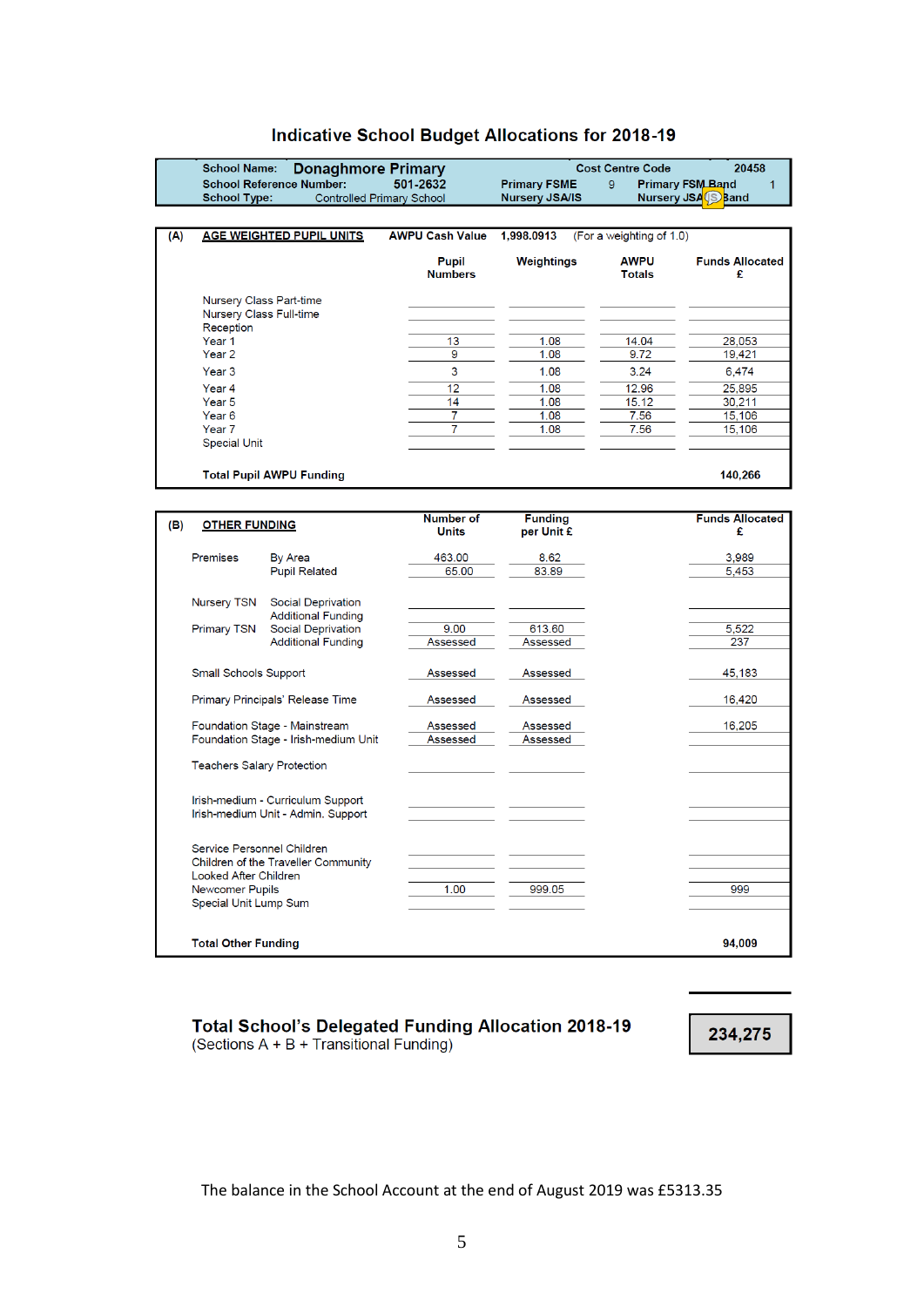## **Donaghmore Primary School**

## **Staffing Complement 2018/2019**

| <b>Teaching Staff</b> |                                                             |  |
|-----------------------|-------------------------------------------------------------|--|
| Mrs L Watt            | Principal + P6/7 teacher                                    |  |
| Mrs J Bennett         | P3/4 teacher 2 days per week + P6/7 teacher 2 days per week |  |
| Mrs J Parks           | P3/4 teacher 3 days per week                                |  |
| Mrs Y Little          | P1/2 teacher 4 days per week                                |  |
| Mrs R Kelly           | P1/2 teacher 1 day per week (maternity leave from February) |  |
| Mrs C Beacom          | P1/2 teacher 1 day per week from February                   |  |

## **Ancillary Staff**

| Mrs F Boyd        | P1/2 Classroom Assistant (Mon-Thurs)                       |  |
|-------------------|------------------------------------------------------------|--|
| Mrs H Cuddy       | Classroom Assistant and Lunch Supervisory Assistant        |  |
| Miss K Lagan      | <b>Classroom Assistant</b>                                 |  |
| Mrs A Paisley     | Classroom Assistant and Lunch Supervisory Assistant        |  |
| Mrs Jill Burnside | Building Supervisor, Supervisory Assistant 8.10-9am, 2-3pm |  |
| Mrs R Watt        | Cleaner                                                    |  |
| Mrs K Haughey     | Kitchen Assistant                                          |  |
| Mrs S Khan        | <b>Clerical Assistant</b>                                  |  |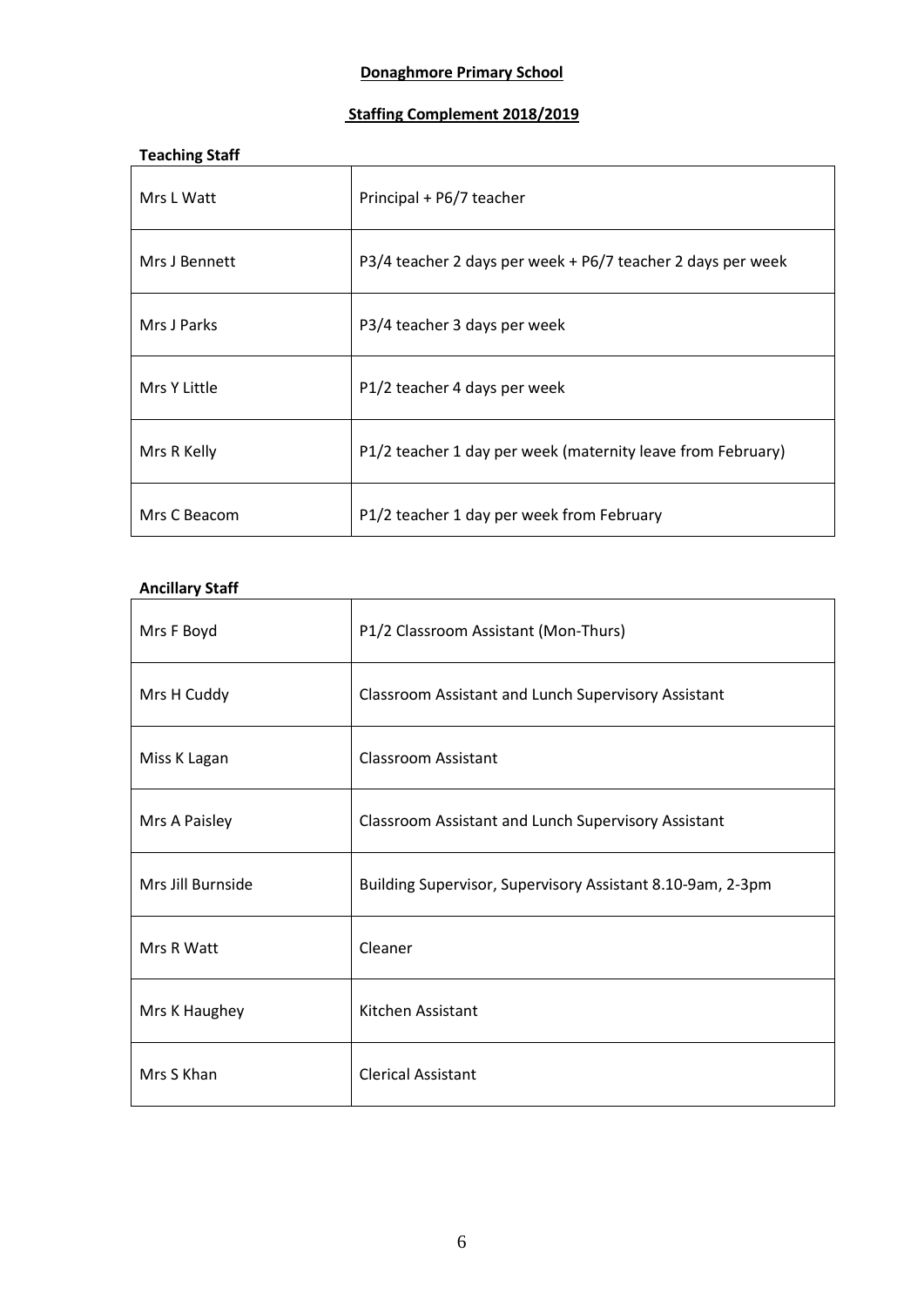## **SPECIAL EDUCATIONAL NEEDS**

The School implements the Code of Practice for Special Educational Needs. In line with the Code of Practice the school identifies and assesses any child with Special Educational Needs. The School follows the Guidelines laid down in the Code of Practice. We support children at various stages (1 to 5), and develop individualized plans when needed. These plans are closely monitored and evaluated, and any changes to these plans are carried out, depending on the progress the child makes.

In class, tasks are differentiated appropriately to the needs of the individual child, and the pupil teacher ratio has been kept low to facilitate this.

The school has established a working relationship with the Special Educational Needs Section within the EA and the Psychology Service. This ensures that children are provided with appropriate support, and offered every opportunity to succeed.

## **Charity**

This year our chosen charity was Community First Responders. We were pleased to present this charity with a cheque for £200.

We also collected donated £55 to Donaghmore Horticultural Community and supported the Poppy Appeal.

#### **PTA Fundraising**

Fundraising efforts for 2018/19were as follows:

| Carol Service: | £430     |
|----------------|----------|
| Cake Sale      | £220.70  |
| Fireside Quiz  | f274     |
| BBO.           | £3495.77 |

PTA purchases for the school during 2018/2019 included:

| Silver Band donation:                                       | £50     |
|-------------------------------------------------------------|---------|
| Gifts:                                                      | £128.50 |
| General expenses including Christmas and Sports Day events: | £194.41 |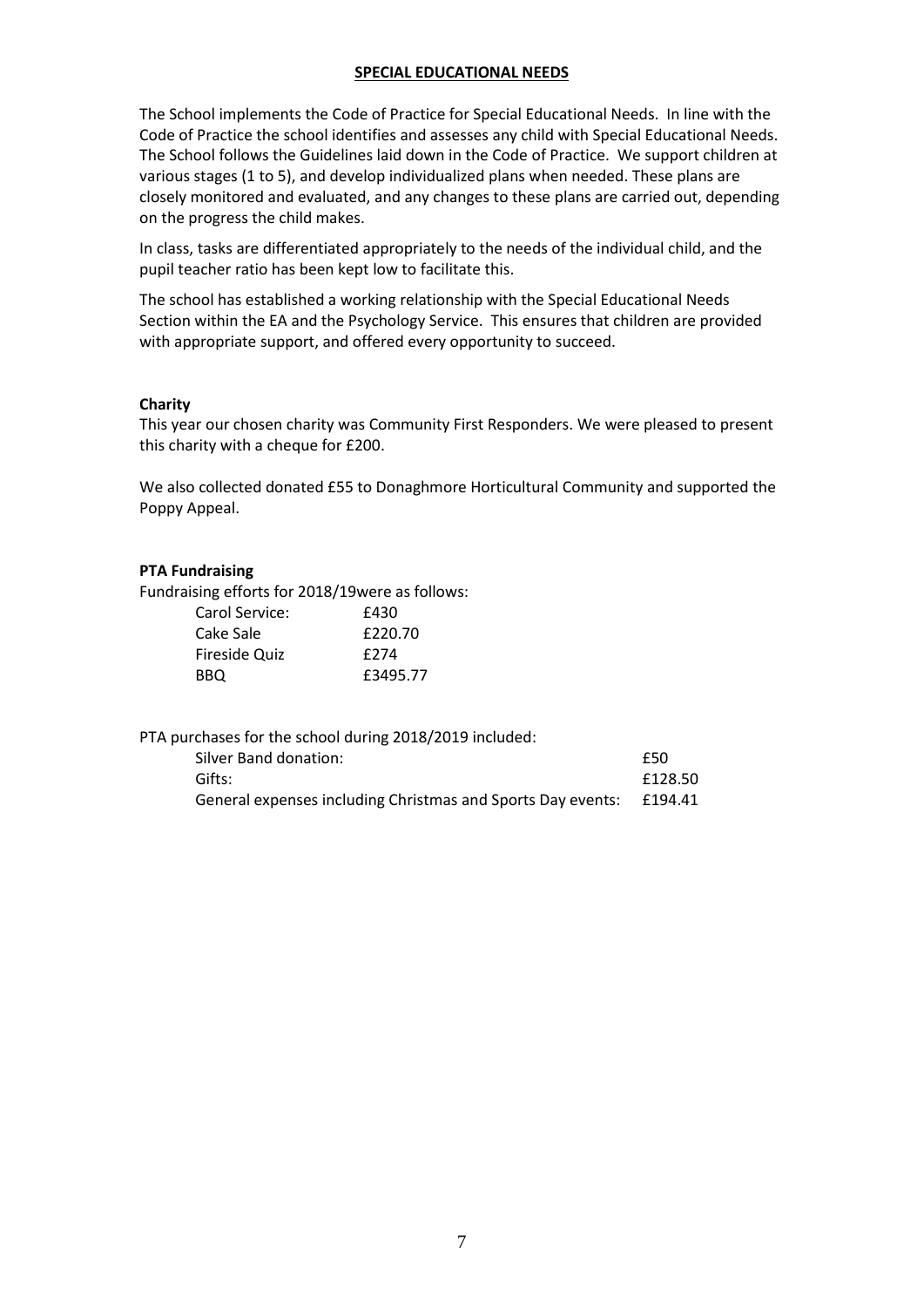## **REVIEW OF THE YEAR INCLUDING COMMUNITY LINKS**

There were 65 pupils enrolled in school by October 2018.

Seven P7 pupils transferred from Donaghmore Primary School in June 2019. Three transferred to the Royal School Dungannon and four transferred to Drumglass High School.

#### **Attendance**

The attendance figure for the school year 2018/2019 was 96.6%

#### **Consultation with Parents**

In November and March parents were invited to consult teachers about their child's progress.

In February, parents of Primary 7 were given the opportunity to discuss their child's Transfer Report and nominate the secondary schools of their choice.

One written report was issued in June 2019.

#### **Music**

Mr E McGarrity provided weekly guitar tuition to a number of pupils from P4-7.

P4-7 children enjoyed participating in a series of Garageband sessions using ipads. These children also had the opportunity to learn to play the recorder.

The children sang and performed for parents during the school's annual Carol Service in St Patrick Parish Church Donaghmore and during the Prize Day celebration in June.

## **Sport**

Sport remained a popular area of the curriculum with children participating in a range of activities.

P1-4 children benefited from weekly PE sessions from September to February facilitated by Judith from Irish Football Association.

During term 1 P5-7 children attended weekly gymnastic sessions in the Torrent Complex.

Swimming lessons in Dungannon were organised for P3-7 classes during term 2

Hockey and rugby after school clubs proved very popular.

Teams of children participated in the Tri-County Football league and in Ulster hockey blitz days.

To raise awareness of the importance of ensuring a healthy lifestyle, a Fun2Bfit week was organised in June. There was a different theme and healthy snack offered each day. During the week the children enjoyed nerf gun challenges; running a 5k course around the school; walking and forest school activities in Drum Manor; fitness circuits and retro playground games.

Sports' Day was held on Friday 28<sup>th</sup> June.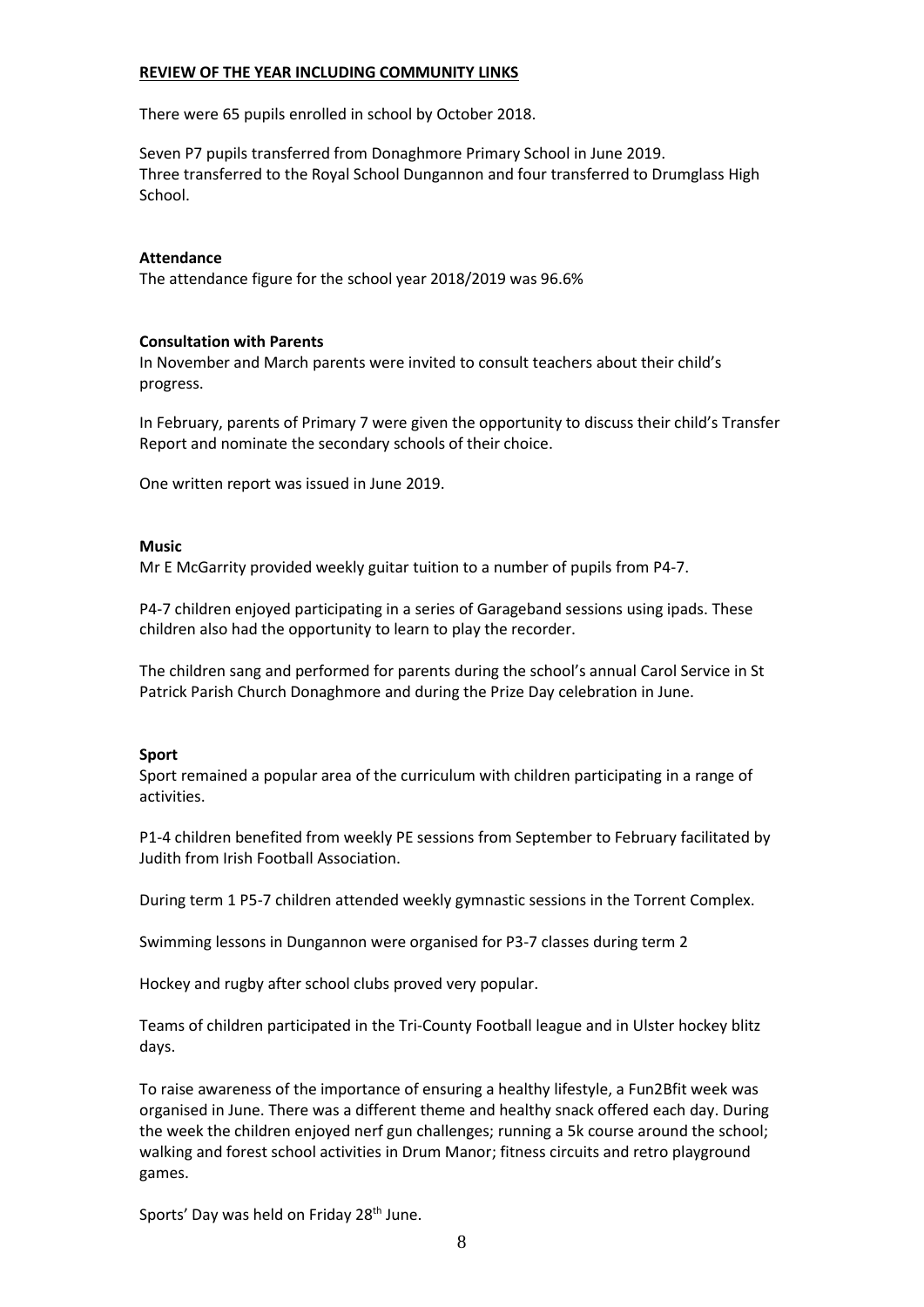The Class Sport Shields for best boy and best girl for 2018/2019 were presented to:

|               | Best Boy         | Best Girl         |  |
|---------------|------------------|-------------------|--|
| Primary 1/2   | Harry Parks      | Linda Vidava      |  |
| Primary 3/4/5 | Louis Allen      | Laura Moore       |  |
| Primary 6/7   | James Montgomery | <b>Emily Watt</b> |  |

## **ECO**

Our focus on ECO activities remained strong and we were delighted this year to be awarded with our third green flag for our emphasis on environmental education. Part of our success in this scheme was due to our involvement with RSPB and our participation in their wild challenge. This required us to provide evidence showing 9 tasks we completed to help wildlife and 9 further tasks to explore nature. This was a rigorous challenge and we were delighted to be the first school in County Tyrone to be awarded with the RSPB Gold award.

We were also pleased to be presented this year again with the Marjorie McMillan Shield for the best KS2 school entry at the Castlecaulfield Horticultural Show. The theme was a garden in a tub and the P5-7s cleverly produced a tub depicting Jack and the Beanstalk.

Work also began on erecting an ECO greenhouse in the school playground. The frame was kindly made by Nigel Johnston and children worked alongside parents to begin to make the panels by recycling 2L plastic bottles.

## **Community**

Links with St Patrick's Primary School were further strengthened this by our involvement in a number of funded projects.

This year Primary 5 to 7 participated in a Good Relations Project which was facilitated by the Speedwell Trust and funded by Mid Ulster Council. This programme aimed to support children as they developed social and coping skills to help build resilience.

In addition to this, a PEACE IV Shared Education Programme developed collaboration between P1-3 teachers and pupils. Each class met for a total of 30 hours with a focus on developing literacy skills through Play and World Around Us.

This year again we benefited from participating in St Joseph's Grammar School's Community Link Programme. Each week three Year 13 students visited school to offer support in classes and in April, the Foundation Stage class enjoyed a fun morning with pupils from St Patrick's Primary at St Joseph's Grammar School's annual Easter Egg Hunt.

Prior to the Christmas holidays P7 organised a very successful Bring and Buy Sale to raise money for this year's chosen charity, Community First Responders. They also organised a Christmas Post Office in school. Together these events raised £199.90.

## **Enriching the Curriculum**

In term 1 P4-7 pupils enjoyed an informative tour of the Tayto Factory in Tandragee.

Prior to the Christmas holidays P1-4 children visited the Bardic Theatre to watch the panto, while P5-7 pupils travelled to the Grand Opera House to watch Aladdin and enjoyed at lunch stop at Frankie and Benny's on route.